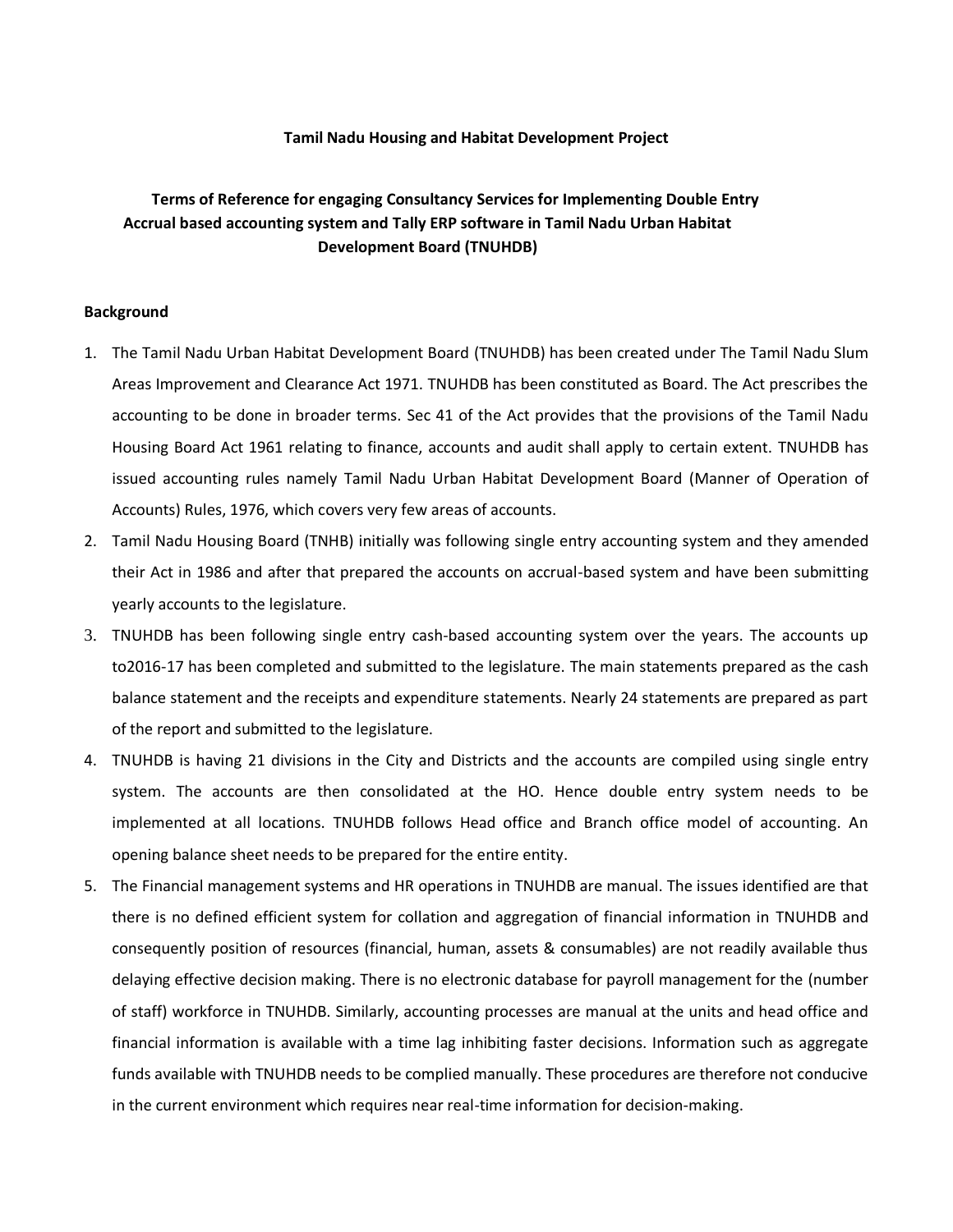6. The Board and the Government has decided to adopt double entry accrual-based accounting system for TNUHDB with immediate effect. TNUHDB is also interested in this reform and would like to computerize the accounting system across the entity. TNUHDB is looking to modernize its financial and payroll management system and is hiring a consultant for this purpose. TNUHDB has received a loan to finance the TNHHDP and intends to apply a part of the loan proceeds for this assignment.

#### **Objective**

7. The objective of the assignment is to design and implement double entry accrual-based accounting system in TNUHDB as well as implement computerized financial management system including a payroll system in TNUHDB.

#### **Detailed Scope of Work**

- 8. The key activities are:
	- *a. Study the existing business and financial procedures of TNUHDB, develop business process reengineering in required areas and document them*: The consultant is required to go through all the business procedures which has impact on the accounting of TNUHDB, document them and prepare a BPR as required. *Output: BPR report.*
	- *b. Study the Act and Rules governing the accounting of TNUHDB:* The consultant is required to go through the Act and Rules of TNUHDB and TNHB which governs the accounting and auditing requirements of TNUHDB and provide the draft changes to be made to the Act and also well as draft the accounting rules which can be used by TNUHDB for amendments as required. *Output: Changes to Act and draft accounting rules.*
	- *c. Develop the accounting manual covering all transactions of TNUHDB*: TNUHDB does not have an accounting manual. The consultant is required to prepare a new manual for TNUHDB incorporating the requirements of double entry accrual-based system, preparation of financial statements as per the Accounting Standards, and other General Accounting Principles and Practices as specified by the ICAI in the Indian context. The manual should cover all relevant transactions of TNUHDB. The consultant should refer to good accounting practices provided in the Indian Companies Act 2013 to the extent it can be adopted by the Board. The manual should have the following: Chart of Accounts, Accounting Policies, accounting procedures, reporting formats and requirements, accounting entries chapter wise covering all major transactions etc. Detailed Table of Contents will be worked out as part of the Inception report. The manual should be lucid and easy to understand for staff of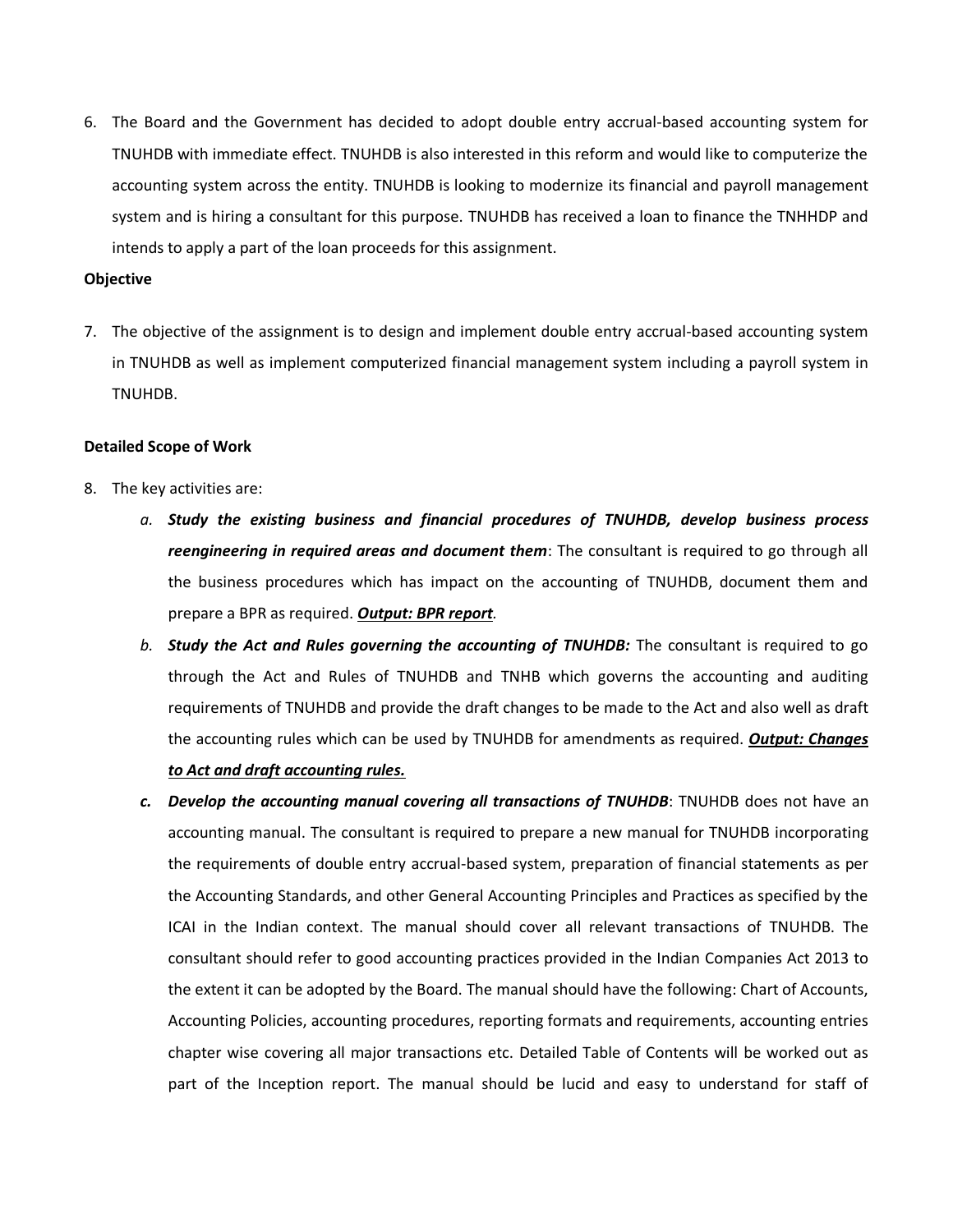TNUHDB. The accounts manual should also cover the budgeting requirements of TNUHDB.As part of the accounts manual the consultant is required to develop the concept of Strategic Business Units (SBU), assigning revenue and costs to the units. This will help in working out SBU wise profits and their contribution to the overall functioning of TNUHDB. The costing system should be an integral part of the accounting system and should be implanted as part of the Tally implementation.

# *Output*: *Draft Accounts Manual including budget and costing systems and SBU wise accounts. Manual will be finalized after pilots and training at the end of the assignment.*

- d. *Implement Tally ERP Software across all locations for accounting, budgeting, costing,and financial reporting needs of TNUHDB*: TNUHDB has a Head office and 21 accounting divisions. The consultant is required to implement Tally across locations and make it operational. All configurations in Tally will required to be done by the consultant. Any customization required needs to be identified by the consultant which will be done through Tally vendors by TNUHDB. The cost of software and any required hardware would be borne by TNUHDB. The consultant is required to provide the hardware sizing for computerization of accounts. The consultant after inception report will collect the details of the existing hardware in accounts department and based on the availability will work out the hardware requirements. *Outputs: Hardware requirement report and Configure Tally software for pilots and rollout*.
- e. *User Acceptance Testing (UAT), Pilot and Roll out*: UAT shall be done centrally. The system developed/customized by consultants shall be reviewed and verified by the TNUHDB and select internal department users against the Functional Requirements. Any gaps, identified as a severe or critical in nature, shall be addressed by consultants immediately prior to pilot of the system. Tally needs to be piloted at Head Office and few locations as required by TNUHDB. Pilot will be done for one month entering all transactions and checking the results from the system. Any further changes in the manual or the software could be identified during pilots which will be done before full roll out. The consultant is expected to roll out the software to all locations of TNUHDB. The roll out will cover the Financial Year from April 21 to March 22 and the financial statements for the Financial Year2022-23 is expected to be generated from the system. The consultant will provide handholding to all locations either in person or through phone/email during the period of the contract. *Output: Pilot, Roll out and handholding.*
- f. *Provide training and build capacity of TNUHDB staff*: The consultant is expected to provide training on the use and application of accounting manual and modules of the Tally software. The training is expected to be imparted to all accountants and other staff who are intrinsically part of the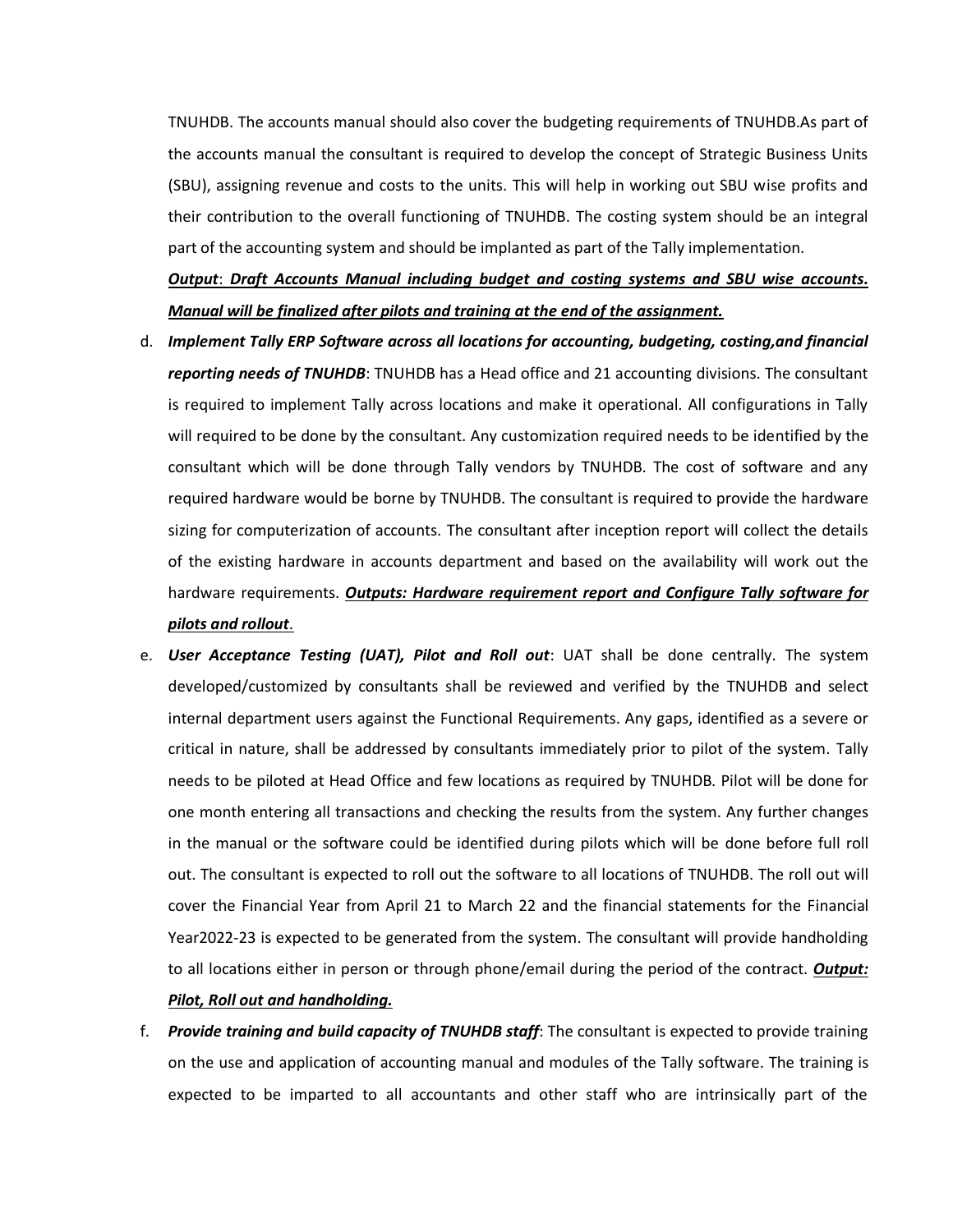accounting process. The training will be done in batches. Training will be an ongoing activity and refresher training will also be provided by the consultant. Total staff to be trained would be approximately 92 No. of staff are to be trained. *Output: Training materials and training to be provided.*

- g. *Prepare Opening Balance sheet as on 1-April-2022:* Consultant is required to work with TNUHDB and prepare the opening balance sheet for all the accounting locations and the Head Office and prepare a Consolidated Balance Sheet as on 01.04.2022 which can be entered in the accounting system. The consultant is required to work on this aspect in the first six months of the assignment. The consultant is required to prepare formats for data collection, with all required fields.The consultant will be required to prepare the Opening Balance Sheet and ensure the following are done:
	- i. Fixed assets: Consider the values assigned to the fixed assets following the guidelines on the valuation of fixed assets as per ICAI as well look at the original cost of asset and the related depreciation. In case original cost is not available work out strategies for assessment of value.
	- ii. Assessment of Capital Work in Progress and Contingent Liabilities;
	- iii. Assist in the reconciliation of amounts receivables/recoverable and amounts payable to supplier, contractors, employees (excluding actuarial valuation of terminal liabilities) etc. and obtaining confirmation of balances;
	- iv. Assist in reconciling the investments and obtain balance confirmation from institutions holding deposits.
	- v. Listing of long-term liabilities, and loans taken by the TNUHDB
	- vi. Identify pre-paid expenses, outstanding expenses, outstanding income and any income which is received in advance;
	- vii. Identification of any grant/deposits received for specific projects, and the work done till date; pending balance if any.
	- viii. Review and, where required, assist in reconciliation of bank accounts as on 31<sup>st</sup>March 2021
	- ix. Help and assist in updating the Balance Sheet and supporting schedules;
	- x. Providing support and advice to staff to pass opening entries as on1st April to bring the balances into Books of Accounts;
	- xi. Provide a management analysis report on the methodology followed in updating the opening balance sheet with comments, observation, and limitations, if any;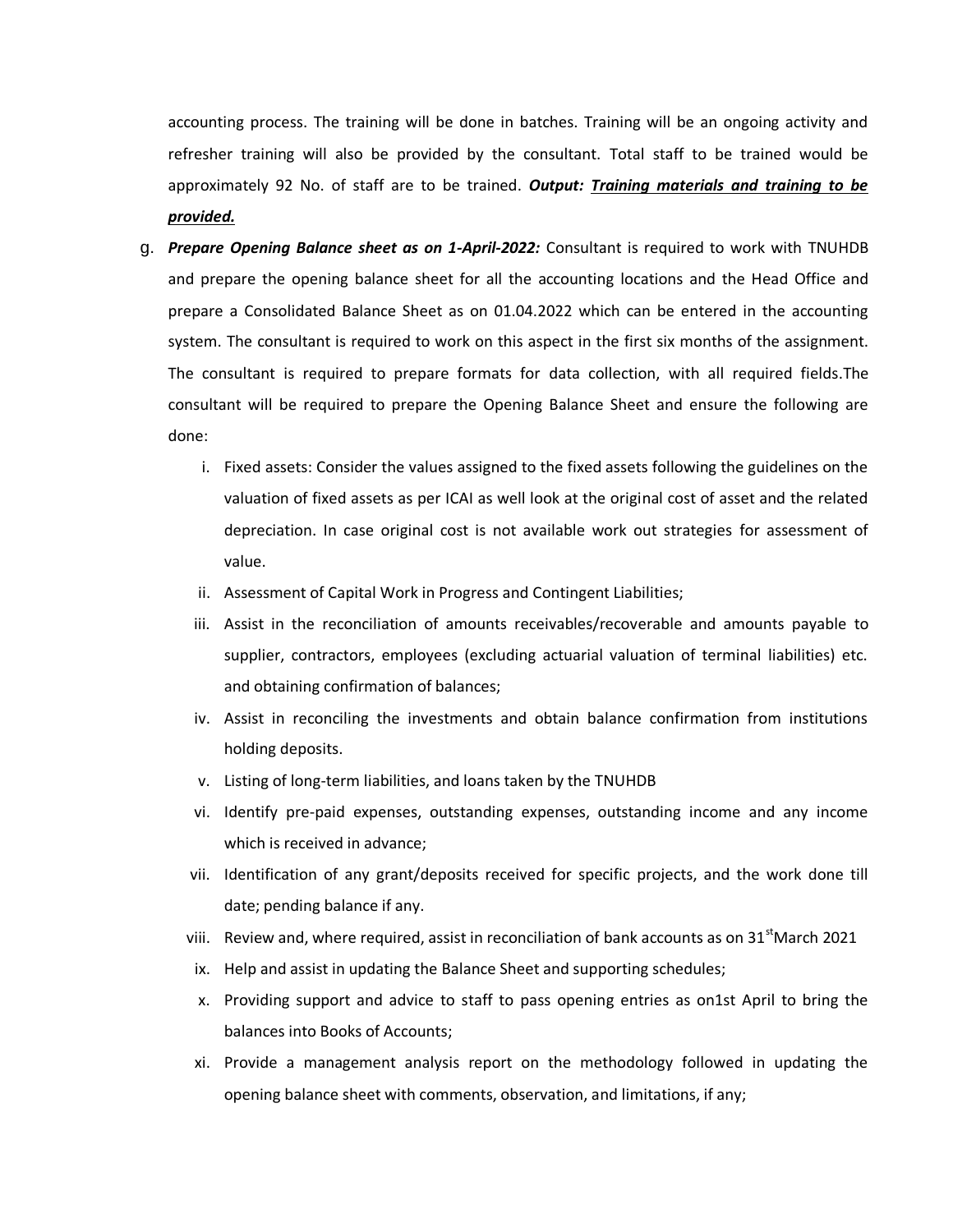*xii.* Any other work related to the updating of the Opening Balance Sheet. The data for OBS to the maximum will be provided by the TNUHDB.

## *Output: Opening Balance Sheet for all divisions and HO and consolidated Balance Sheet*

*h. Develop a complete database of Employees and implement a COTS payroll software which is the best fit for TNUHDB:* TNUHDB currently has list of all employees in an excel sheet and are preparing payroll based on excel sheets. The consultant is required to create the database of employees with certain minimum attributes of service like DOJ, education, DOB, Date of retirement, Family particulars etc., which could be used in future for employee service details. The consultant is required to study the payroll process and the data required to be a maintained for service records and suggest suitable COTS payroll software which can be implemented by TNUHDB. The software will be purchased by TNUHDB. This database would be implemented at Head Office and payroll would be prepared centrally. The consultant is required to implement the software as well ensure that the staff data is updated in the software and payroll and other reports are generated from the software. Based on the functional requirements this aspect could be covered in Tally or in any other software which is easy to operate for TNUHDB. *Output: Preparation of Employee database and implementation of the COTS HR software.*

## **Deliverables and Timelines**

9. The Consultant will prepare and submit the following reports/manuals to the Client as per the following schedule. The consultant would provide 3 hard copies of the report and one soft copy of the report to the client.

| <b>Deliverables</b> |                                | <b>Timeline (from start of</b> | <b>Payment Terms</b> |
|---------------------|--------------------------------|--------------------------------|----------------------|
|                     |                                | the assignment)                |                      |
|                     | Kick-off Meeting               | $T_0$                          |                      |
| 1.                  | <b>Inception Report</b>        | $T_1 = T_0 + 2$ weeks          | 5%                   |
| 2.                  | Hardware sizing report         | $T_2 = T_0 + Two$ Months       | 5%                   |
| 3.                  | BPR report and                 | $T_3 = T_0 +$ Three Months     | 5%                   |
| 4.                  | Changes to Act and Draft       | $T_4 = T_0 +$ Four Months      | 5%                   |
|                     | <b>Rules</b>                   |                                |                      |
| 5.                  | <b>Draft Accounting Manual</b> | $T_5 = T_0 +$ Four Months      | 5%                   |
|                     | including budgeting and        |                                |                      |
|                     | costing system                 |                                |                      |
| 6.                  | <b>Opening Balance Sheet</b>   | $T_6 = T_0 +$ Four Months      | 10%                  |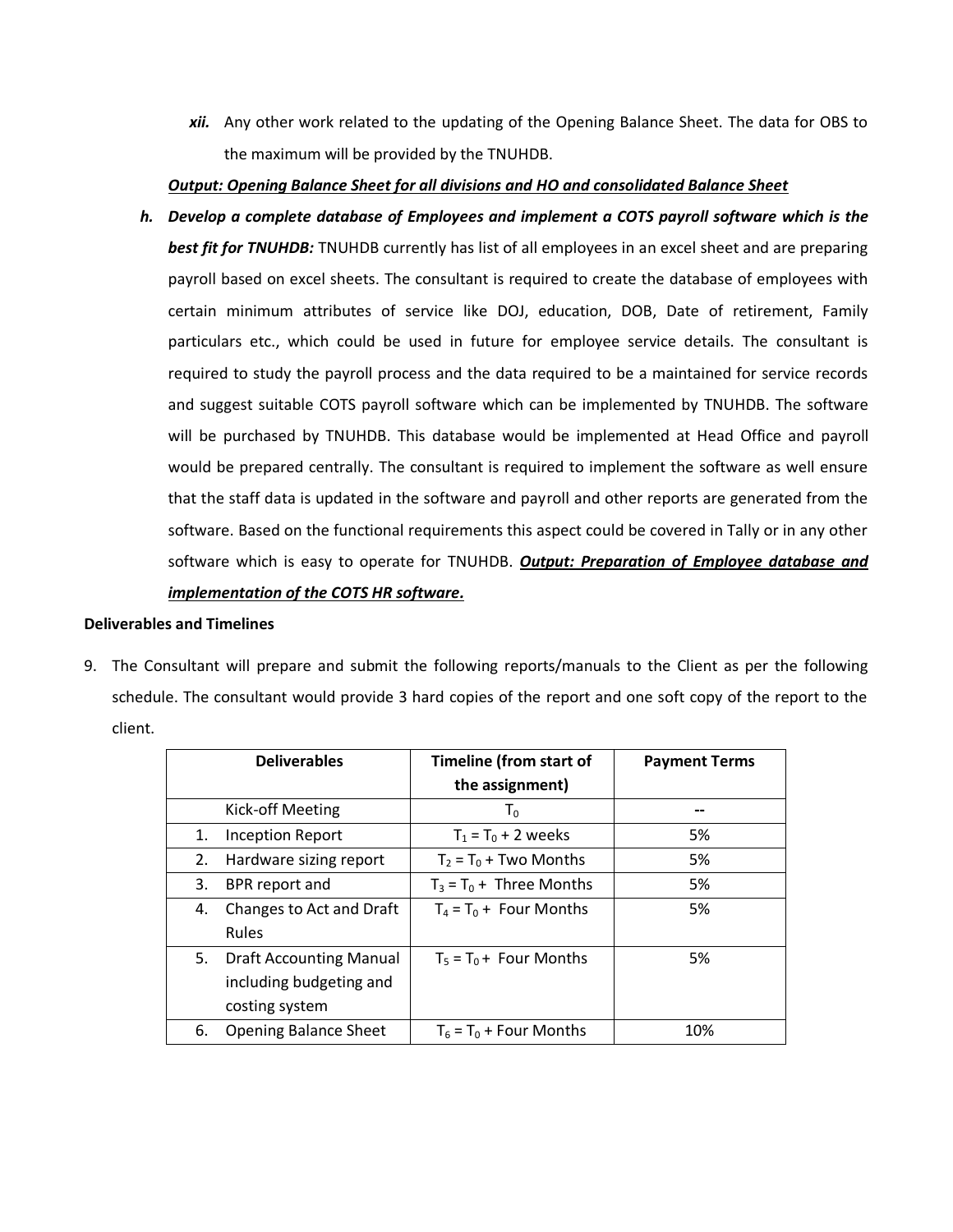| 7. | Staff database update         | $T_7 = T_0 + Six$ Months                  | 10%       |
|----|-------------------------------|-------------------------------------------|-----------|
|    | and Roll out HR software      |                                           |           |
| 8. | <b>Revised Accounting</b>     | $T_8 = T_0 + Six$ Months                  | 10%       |
|    | Manual                        |                                           |           |
| 9. | Training plan and             | $T_9 = T_0 + Six$ Months                  | <b>NA</b> |
|    | Training material             |                                           |           |
|    | 10. Configure TALLY           | $T_{10} = T_0 + Six$ Months               | 10%       |
|    | software                      |                                           |           |
|    | 11. Training of Finance &     | $T_{11} = T_0 + 7 - 12$ Months            | 10%       |
|    | <b>Accounts Personnel</b>     |                                           |           |
|    | 12. Roll out completed to all | $T_{12} = T_0 + 7 - 12$ Months            | 20%       |
|    | offices                       |                                           |           |
|    | 13. Final Accounting Manual   | $T_{13}$ = T <sub>0</sub> + Twelve Months | 5%        |

# **Minimum required Qualification Criteria**

| S.  | <b>Basic</b>            | <b>Specific Requirements</b>                                                                                                                                                                                                                                                                                                                                                                                                                                                                                              | <b>Supporting Documents Required</b>                                                                                                                                                                                                                                                       |
|-----|-------------------------|---------------------------------------------------------------------------------------------------------------------------------------------------------------------------------------------------------------------------------------------------------------------------------------------------------------------------------------------------------------------------------------------------------------------------------------------------------------------------------------------------------------------------|--------------------------------------------------------------------------------------------------------------------------------------------------------------------------------------------------------------------------------------------------------------------------------------------|
| No. | Requirement             |                                                                                                                                                                                                                                                                                                                                                                                                                                                                                                                           |                                                                                                                                                                                                                                                                                            |
| 1)  | Entity                  | Must be a legally constituted entity<br>with ten years of existence                                                                                                                                                                                                                                                                                                                                                                                                                                                       | Copy of the Certificate of Incorporation and<br>constitutional documents                                                                                                                                                                                                                   |
| 2)  | Turnover                | Should have an Annual Turnover of at<br>least Rs. one crore every year during<br>the last three financial years (2017-<br>18, 2018-19, and 2019-20).                                                                                                                                                                                                                                                                                                                                                                      | Certified copy of the audited financial<br>statements OR<br>certificate<br>from<br>the<br>statutory auditor.                                                                                                                                                                               |
| 3)  | Technical<br>Capability | Should have proven track record of<br>successfully<br>having<br>carried<br>out<br>minimum:<br>Two assignments of developing<br>a)<br>accounting<br>manual<br>for<br>PSUs/government<br>companies/<br>government boards completed;<br>One assignment of implementing<br>b)<br>Tally computerized system across<br>the PSUs/government companies/<br>government boards, completed;<br>(Implementation of Tally will get<br>extra marks while implementation<br>of other ERP or accounting<br>software's will be considered) | Copy of work orders for completed<br>assignments<br>(OR)<br>Work completion certificates from client<br>(OR)<br>In case of ongoing consultancy, letter from<br>client stating the status of delivery along<br>work order to<br>be submitted.<br>with<br>Otherwise it will not be accepted. |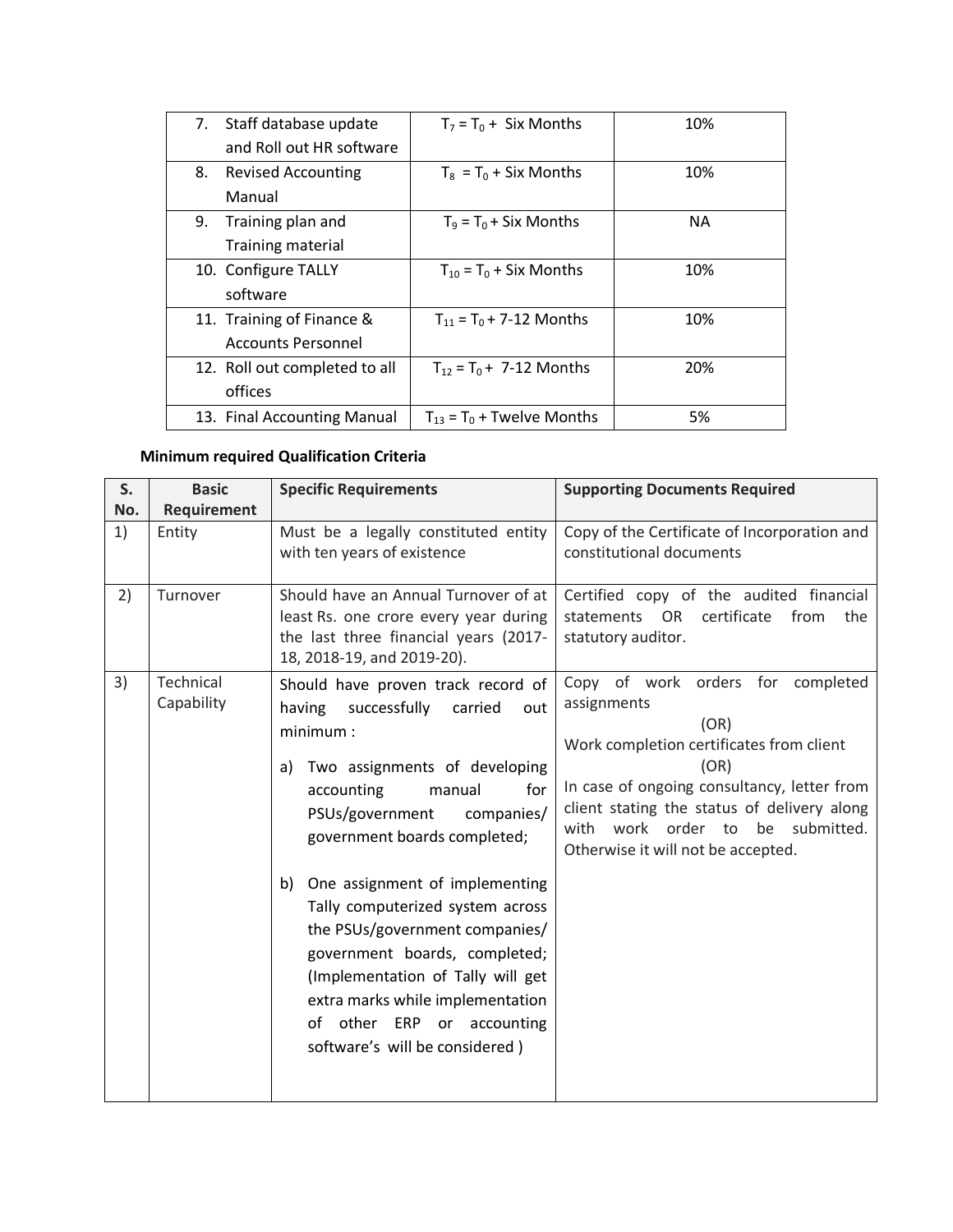|    |                   | One assignment of preparing<br>C)<br>opening balance sheet for the<br>PSUs/government<br>companies/<br>government boards          |                                                                                                                           |
|----|-------------------|-----------------------------------------------------------------------------------------------------------------------------------|---------------------------------------------------------------------------------------------------------------------------|
| 5) | <b>Staff</b>      | Should<br>have at least<br>5CA's<br>on.<br>permanent rolls.                                                                       | Self-certification of list of such staff with<br>qualification and experience as per format<br>provided.                  |
| 6) | Local<br>Presence | Additional marks would be given to<br>firms, if they have an office in the<br>State. Knowledge of Tamil language<br>is mandatory. | Provide office address if any within Tamil<br>Nadu. Consultants are encouraged to tie<br>up with local firms as required. |

## **Key Staff required**

10. The key staff required for the consultancy is given below. The key staff will be supported by adequate number and qualified staff experienced in their specific key areas including but not limited to HR, corporate accounting, and training. Ability to speak and read Tamil would be essential. The expected man months for the key staff are around 40-man months and required to be supported by staff as required.

| <b>S. No.</b>  | <b>Position</b>                          | <b>Qualifications</b>                                                                                                                                                                                                                                                               | <b>Experience</b>                                                                                                                                                                                                                                                                                                                                                                                                                                                                                                                                                                                                                                                 |
|----------------|------------------------------------------|-------------------------------------------------------------------------------------------------------------------------------------------------------------------------------------------------------------------------------------------------------------------------------------|-------------------------------------------------------------------------------------------------------------------------------------------------------------------------------------------------------------------------------------------------------------------------------------------------------------------------------------------------------------------------------------------------------------------------------------------------------------------------------------------------------------------------------------------------------------------------------------------------------------------------------------------------------------------|
| 1.             | Project Team<br>Leader - One<br>position | A member of the ICAI with ten<br>years of experience<br>Additional<br>qualification<br>in<br>٠<br>Certified Information Systems<br>Auditor or similar qualification<br>would be an added advantage<br>Good knowledge of Tally<br>software<br>Good knowledge of Tamil and<br>English | Minimum 10 years of demonstrated<br>in<br>financial<br>experience<br>corporate<br>management including BPR; assessing,<br>designing and implementation of Tally<br>accounting and HR systems;<br>Demonstrate knowledge of Accounting<br>Standards as well as Companies Act.<br>Demonstrate Experience in providing<br>٠<br>training to staff<br>Demonstrate Experience in preparing<br>$\bullet$<br>accounting manuals<br>Demonstrate Experience in preparing<br>training materials<br>Has worked in at least one similar<br>assignment during the last 5 years as a<br>Team Leader.<br>Experience of working in similar boards<br>Companies will be an advantage |
| $\overline{2}$ | Accounts<br>Experts-Two<br>positions     | A member of the ICAI with five<br>$\bullet$<br>years of experience<br>knowledge of<br>Good<br>Tally<br>$\bullet$<br>software<br>Good knowledge of Tamil and<br>٠<br>English                                                                                                         | Minimum 5 years of experience<br>$\bullet$<br>Experience in implementation of Tally;<br>knowledge<br>Good<br>of<br>accounting<br>$\bullet$<br>standards.<br>Experience<br>preparing<br>accounting<br>in<br>$\bullet$<br>manuals                                                                                                                                                                                                                                                                                                                                                                                                                                   |